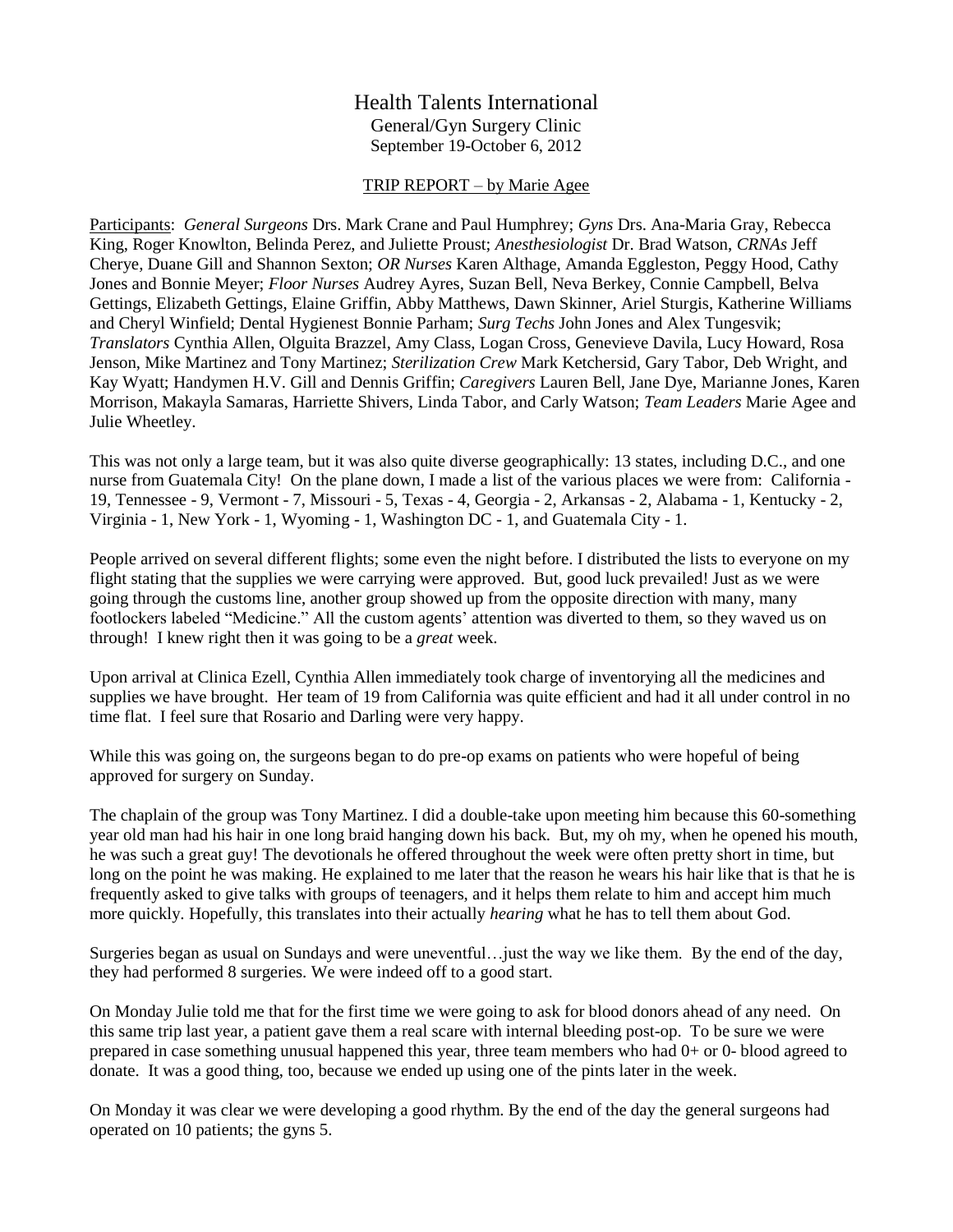The general surgeons, Dr. Mark Crane and Dr. Paul Humphrey, had a steady, measured approach to scheduling. The most they ever scheduled all week for a single day was 12, which was very doable. The gyns were all female with the exception of Dr. Roger Knowlton. I happened to walk into the OR on one occasion when the entire team on that case was female…a first at Clinica Ezell. Under the leadership of veteran trip-goer, Dr. Ana-Maria Gray, all the gyns seemed to have that same measured pace. They were all finished almost every night around dinner time. Not a late, late night all week. That is always good.

One thing that helped considerably was having the large team. Within it there was an ample supply of nurses. We were able to cover all our critical nursing spots with medical professionals. We sometimes have to use nonmedical people to circulate in the OR.

And translators? We had more than I have ever seen on a team! That was such a blessing.

On Tuesday Julie introduced me to a young mother and her baby, 11-month-old Fredy. Fredy had a really badlooking skin problem. His mother said he began getting big blisters on his face when he was just a few months old. After consulting a doctor for a second time, she was told he likely had an allergy to the sun. One of the surgeons did a biopsy on him that Julie took to Nashville to deliver to an HTI board member, a dermatologist at Vanderbilt. Although the biopsy didn't reveal much, he was able to diagnosis based on photos of the baby and his history that it was most likely xeroderma pigmentosa after all. This allergy to ultraviolet rays is a very rare condition seen in only 1 in 250,000 births.

Another sad case was a woman with large fibroid tumors who was suspected of having advanced cancer. The pathology report later confirmed that she did. This 38-year-old woman had many children, something like 10, and the oldest was 25 years old. Think about that. She had her first child when she was only 13. Her given name was Maria Ambrocio. Please pray for her.

While surgery was going on, some people had the opportunity to go out on a mobile medical or dental clinic or with the community development team. H.V. Gill, father of CRNA Duane Gill, is a retired soil conservationist. He went with Oscar, the lead community developer (not "*organizer*!") and enjoyed it immensely. They traveled to La Florida, a community settled by migrant workers who hadn't a clue about raising a garden or laying water lines. H.V. saw a garden full of healthy beans that one man was raising. He also saw a well without any protection from the chickens that walked all around it. It was clear to him that they still need lots of education.

Bonnie Parham from Nashville is a dental hygienist, and she spent her time both cleaning teeth and teaching the newly hired dental tech how to do it. She also had the privilege of going on a mobile dental clinic to San Basilio on Monday.

Board president Harriette Shivers and Cynthia Allen spent their time conducting scholarship interviews. They had 30 of them scheduled during the week. On Tuesday they left Clinica Ezell to drive up to the Highlands to interview prospective students there. They rejoined the team in Antigua on Friday.

On Wednesday one of the gyn patients lost a lot of blood during surgery. Dr. Gray and Dr. Knowlton decided to give her some of our stockpiled blood later that evening. Because of what happened a year ago, everyone was a bit tense so a lot of praying was going on! All went well for the first half pint of blood, then the woman began to have a reaction to it. Fortunately, her reaction was short lived, but they stopped the transfusion anyway. The doctors said she would be fine, although it might take her a little longer to recover completely. She was able to go home by the time the team left Ezell. (Our only option at Clinica Ezell is to use whole blood in transfusions, so reactions are not unusual. The Red Cross spins the white cells out of the blood in the States, and that makes it much easier for a body to accept it.)

The team seemed very interested in HTI history, so they asked if I would take some time one evening to tell them more about it. I typically give an overview of HTI on Wednesday night, but because they asked, I spent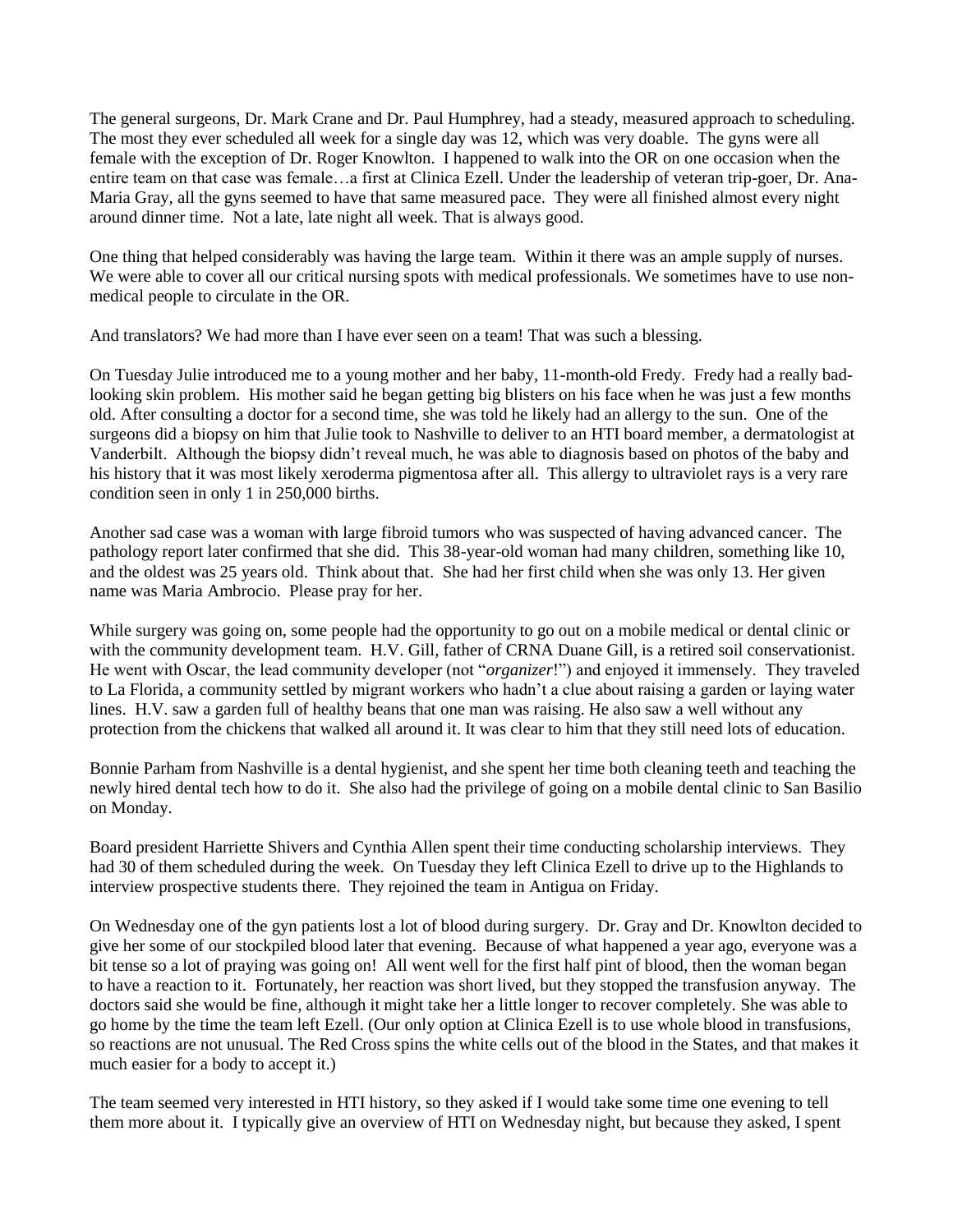about 30 minutes on Tuesday night sharing some Guatemala and Mayan history with them. I also briefly described our first clinic in the Petén more than 30 years ago.

Dr. Silvia, HTI's Guatemalan dentist at Clinica Ezell, had two pre-schoolers who need extractions. Both of the kiddos were extremely resistant to even the idea of such a thing, so Silvia asked the anesthesia team for help. After much consultation as to the best method of providing just a touch of their magic to get the job done, anesthesia agreed to help. The next morning the kids came to the OR, and before you knew it, the teeth were out and the children recovered. Popsicles helped.

The total number of surgery patients for the week was 58. We were all very grateful to our God for permitting us to have such a smooth week. We celebrated on Thursday by taking a trip up to Lake Atitlan for lunch. As always…to God be the Glory!



Baby Fredy



Chaplain Tony offers encouragement to a waiting patient.